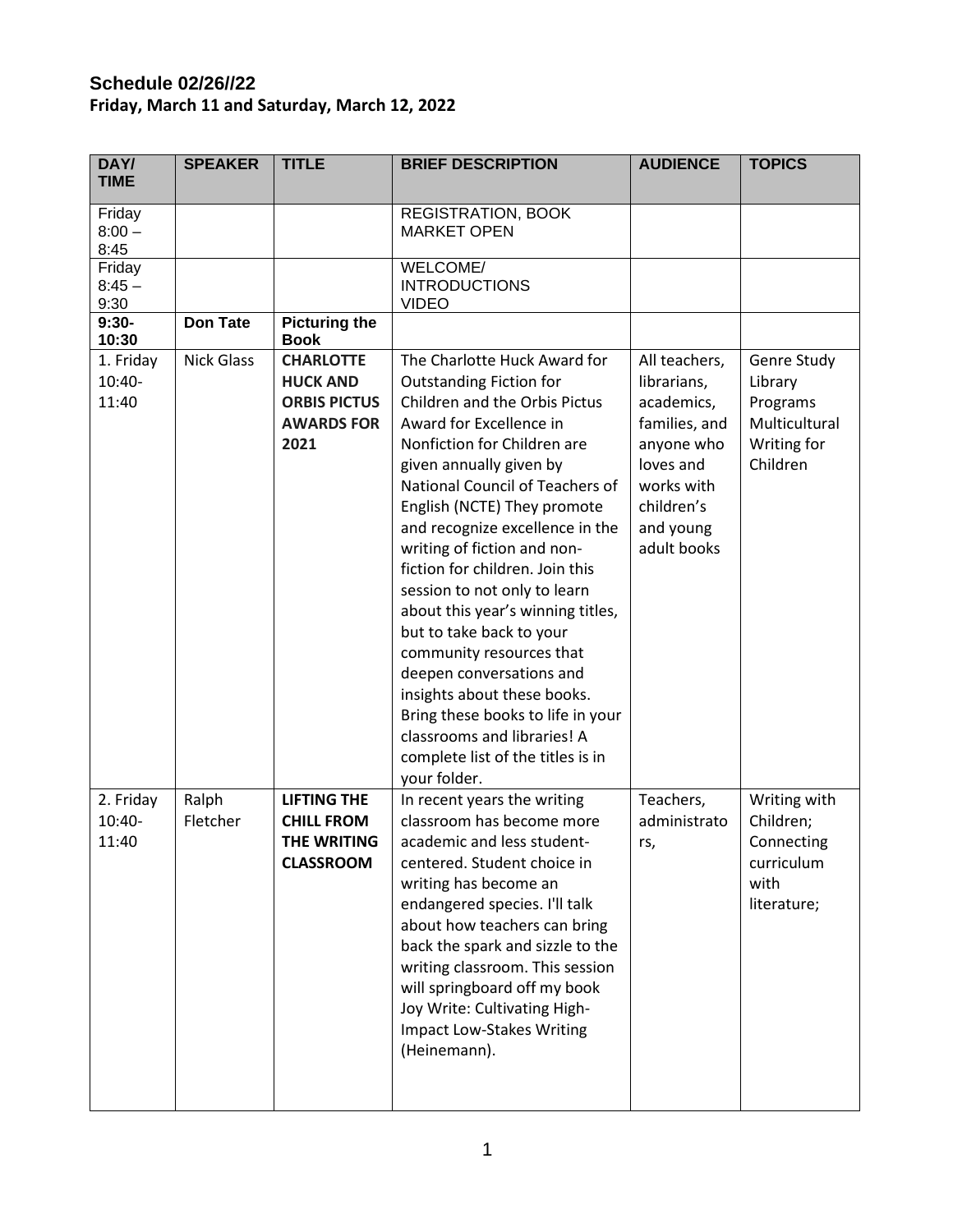| 3. Friday<br>$10:40-$<br>11:40 | Lee<br>Wardlaw   | <b>WHAT'S SO</b><br><b>FUNNY: THE</b><br><b>BEST BOOKS</b><br><b>TO MAKE</b><br><b>KIDS LAUGH</b>                     | This workshop is a lively,<br>informative (and, hopefully,<br>funny) crash course covering<br>the different types of humor<br>that kids understand,<br>appreciate, and use during<br>each stage of their<br>development. From peek-a-boo<br>to puns, from slapstick to<br>sarcasm, you'll learn not only<br>what cracks kids up, but when,<br>and why - which will help you<br>choose the best books (fiction,<br>non-fiction, and poetry) to<br>elicit giggles, grins, and<br>guffaws.                                                                                                                                                                                                                | Teachers<br>Grades<br>preschool-8<br>Librarians                                                                                                         | <b>Current Trends</b><br>Writing with<br>Children<br>Library<br>programs<br>multicultural                          |
|--------------------------------|------------------|-----------------------------------------------------------------------------------------------------------------------|--------------------------------------------------------------------------------------------------------------------------------------------------------------------------------------------------------------------------------------------------------------------------------------------------------------------------------------------------------------------------------------------------------------------------------------------------------------------------------------------------------------------------------------------------------------------------------------------------------------------------------------------------------------------------------------------------------|---------------------------------------------------------------------------------------------------------------------------------------------------------|--------------------------------------------------------------------------------------------------------------------|
| 4. Friday<br>10:40-<br>11:40   | Salina Yoon      | <b>CREATIVE</b><br><b>FACTORY</b>                                                                                     | Be a Creative Factory! Salina<br>will show how educators can<br>inspire kids to create and use<br>their imagination through lots<br>of fun, creative exercises.<br>Salina will share creative<br>writing and art prompts, and<br>project ideas that can help<br>students tap into their passion<br>Salina knows firsthand how to<br>draw from real life experiences<br>to create books with characters<br>that readers connect with and<br>care about. In this workshop,<br>she'll highlight how to inspire<br>students to pull those stories<br>from their own lives. She'll also<br>touch on the many different<br>ways to create a culture of<br>readers -- for today, tomorrow,<br>and the future. | Preschool-<br>grade 2<br>teachers,<br>librarians,<br>families,<br>writers,<br>illustrators<br>and anyone<br>who works<br>with very<br>young<br>children | <b>Current Trends</b><br>Writing with<br>and for very<br>young<br>children<br>Library<br>programs<br>multicultural |
| 5. Friday<br>10:40-<br>11:40   | James<br>Ransome | <b>STEPPING</b><br><b>INTO</b><br>THE STUDIO:<br>A VISIT WITH<br><b>ILLUSTRATOR</b><br><b>JAMES</b><br><b>RANSOME</b> | Award winning children's book<br>illustrator guides a behind the<br>scenes look into his studio and<br>step-by-step process of<br>creating his illustrations. James<br>shares the tools, including<br>vintage photographs, paints,<br>palettes, friends, and family<br>that are essential to his<br>craft, while revealing the ins<br>and outs, ups and downs of<br>creating artwork for children's<br>books.                                                                                                                                                                                                                                                                                          | Teachers,<br>librarians,<br>parents,                                                                                                                    | Creating<br>children's<br>books<br>Current<br>Trends<br>Multicultural                                              |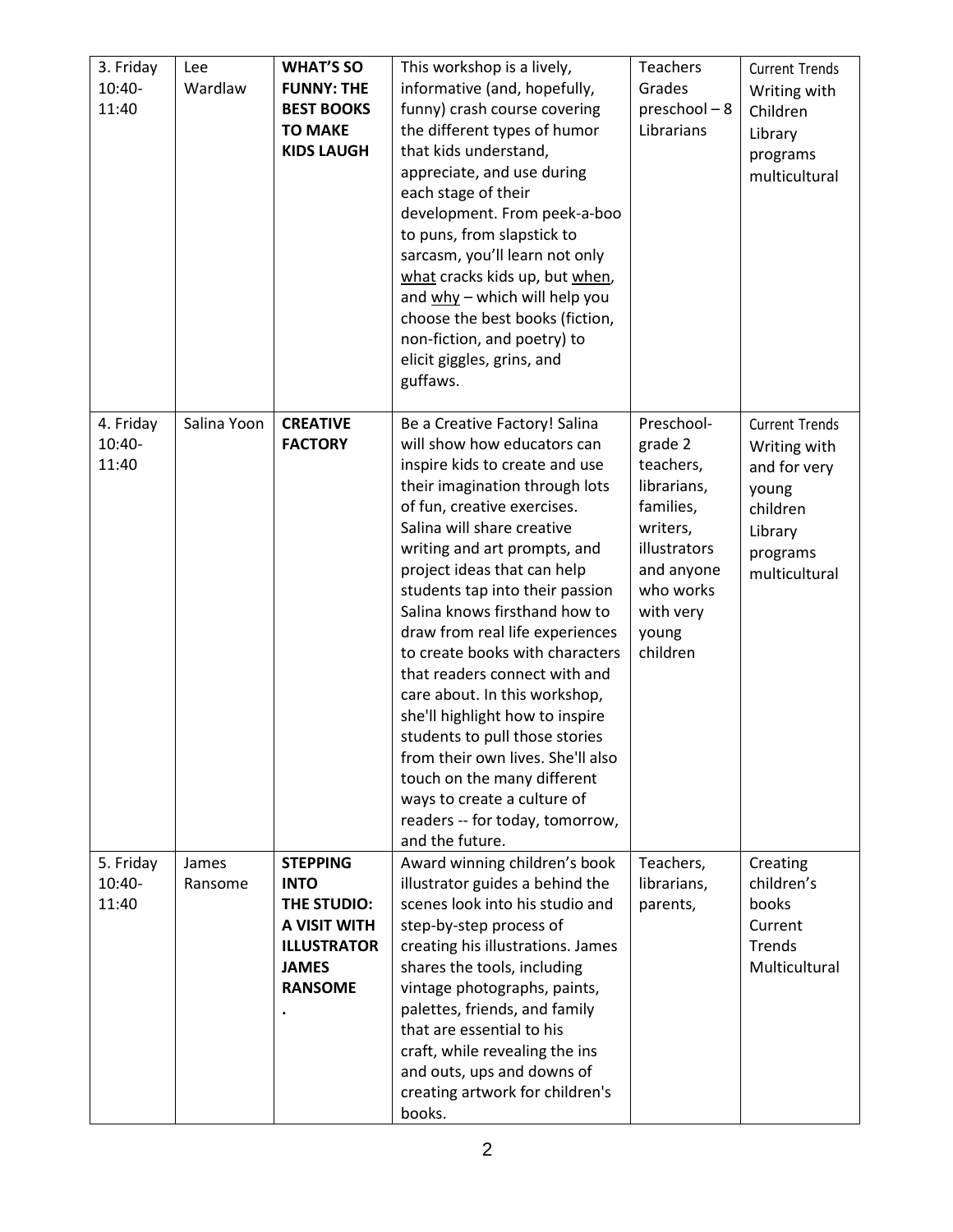| DAY/<br><b>TIME</b>                          | <b>SPEAKER</b>                                                  | <b>TITLE</b>                                                                                                                                              | <b>BRIEF DESCRIPTION</b>                                                                                                                                                                                                                                                                                                                  | <b>AUDIENCE</b>                                                                           | <b>TOPICS</b>                                                                 |
|----------------------------------------------|-----------------------------------------------------------------|-----------------------------------------------------------------------------------------------------------------------------------------------------------|-------------------------------------------------------------------------------------------------------------------------------------------------------------------------------------------------------------------------------------------------------------------------------------------------------------------------------------------|-------------------------------------------------------------------------------------------|-------------------------------------------------------------------------------|
| 6. Friday<br>$11:50-$<br>12:50               | Dr.<br>Claudette<br>McLinn<br>Michael<br>McLinn                 | <b>THE BEST</b><br><b>MULTICULTU</b><br><b>RAL BOOKS</b><br><b>FROM 2021</b>                                                                              | Dr. Claudette McLinn and<br>Michael McLinn book talk the<br>best multicultural books from<br>the past year, including ALA<br>award winners. A list of these<br>books is in your folder                                                                                                                                                    | <b>All Festival</b><br>participants                                                       | Multicultural<br>books                                                        |
| 7. Friday<br>$11:50-$<br>12:50               | Kimberly A.<br>Gordon<br>$Biddle -$<br>Dr. Eric B.<br>Claravall | <b>POETRY AS A</b><br><b>TOOL TO</b><br><b>DEVELOP</b><br><b>IDENTITY AND</b><br><b>CRITICAL</b><br><b>THINKING IN</b><br><b>THE</b><br><b>CLASSROOM.</b> | This interactive and engaging<br>session will present how the<br>use of social justice-focused<br>poetry can be a viable means<br>to develop identity and critical<br>thinking in the classroom. The<br>presentation will culminate<br>with the participants' creation<br>of a poetry podcast as a<br>pedagogical example.                | Teachers,<br>parents, and<br>librarians<br>with children<br>aged 5 to 13<br>years of age. | <b>Current trends</b><br>Genre Study<br>Multicultural<br>Poetry &<br>Pedagogy |
| 8. Friday<br>$11:50-$<br>12:50               | Rafael<br>Lopez                                                 | <b>HOLCOMB</b><br><b>STUDENTS</b><br><b>BOOK FIESTA</b><br><b>WITH RAFAEL</b><br><b>LOPEZ</b>                                                             | During a virtual visit, second<br>grade students from Holcomb<br>Elementary School in San<br>Bernardino explored Rafael<br>López's books with the<br>author/illustrator. Rafael,<br>Spanish teacher Alicia<br>Lawrence and second grade<br>teacher Denesha Janrhette will<br>share the virtual visit, student<br>work and Rafael's books. | Teachers,<br>librarians,<br>aspiring<br>illustrators                                      | Author/illus-<br>trator study;<br>Meet the<br>author                          |
| 9. Friday<br>$11:50-$<br>12:50               | Don Tate<br>Carmen<br>Oliver                                    | <b>BEHIND THE</b><br><b>SCENES WITH</b><br><b>DON TATE &amp;</b><br><b>CARMEN</b><br><b>OLIVER</b>                                                        | A conversation with award-<br>winning author/illustrator Don<br>Tate and award-winning author<br>and booking agent Carmen<br>Oliver on the challenges and<br>successes of creating and<br>sustaining, a business<br>relationship, careers, and<br>friendship over 10+ years.                                                              |                                                                                           |                                                                               |
| 10.<br>Friday<br>$11:50-$<br>12:50<br>Friday | Alexis<br>O'Neill                                               | <b>AUTHOR'S</b><br><b>CHALLENGE:</b><br><b>NAILING</b><br>POINT-OF-<br><b>VIEW AND</b><br><b>VOICE IN</b><br><b>BIOGRAPHIES</b>                           | Author Alexis O'Neill shows<br>how she shaped picture book<br>biographies with distinct voices<br>and points-of-view, and shares<br>techniques to help young<br>writers do the same.<br><b>LUNCH</b>                                                                                                                                      | <b>Teachers</b><br>Grades 3-8<br>Librarians                                               | Historical<br>Perspectives<br>Nonfiction,<br>Writing with<br>Children         |
| $1:00 -$<br>1:50                             |                                                                 |                                                                                                                                                           | Followed by<br><b>HUCK HONOREE</b>                                                                                                                                                                                                                                                                                                        |                                                                                           |                                                                               |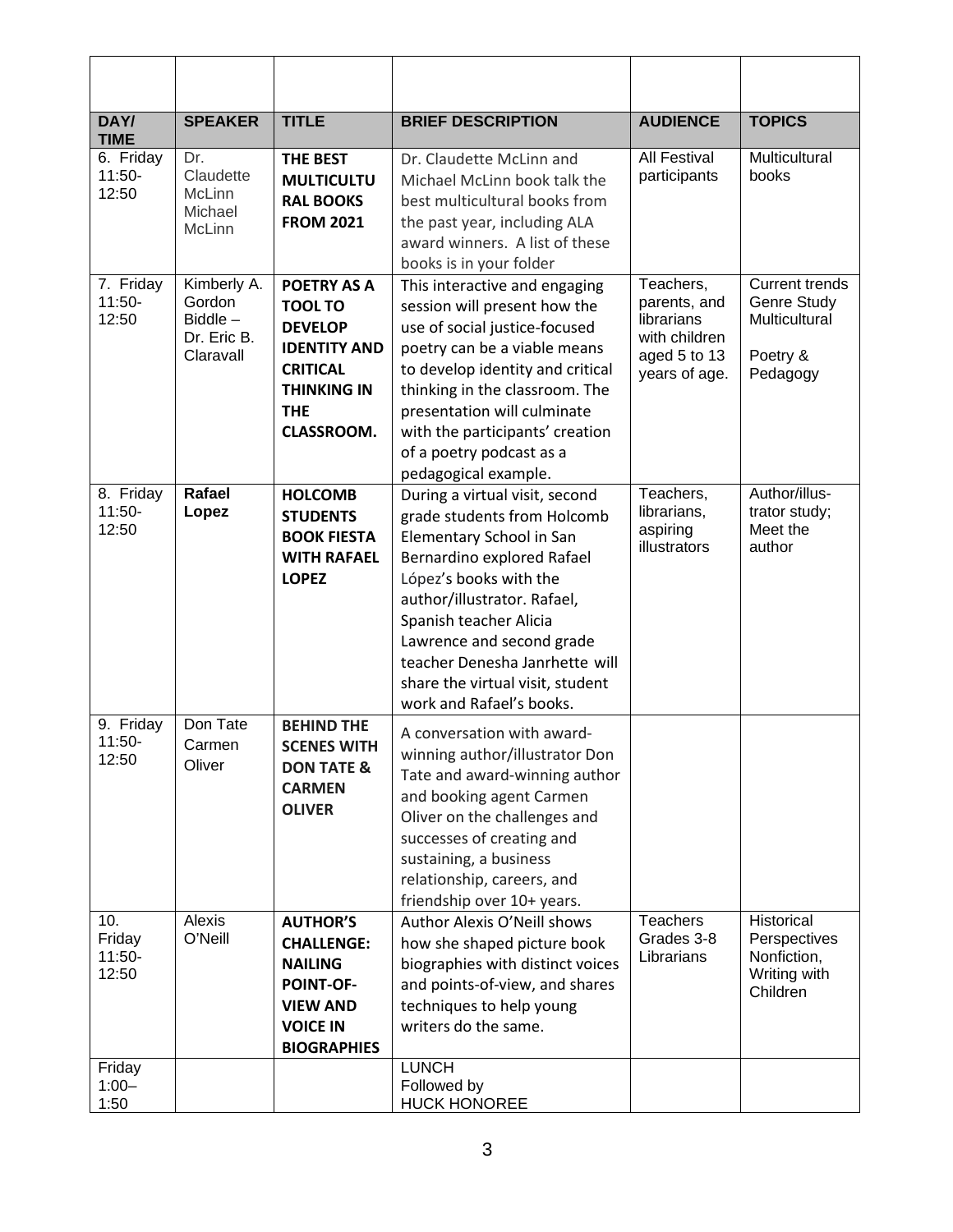| <b>Friday</b><br>1:50-2:50            | Ralph<br><b>Fletcher</b>                                   | <b>VISION AND</b><br><b>REVISION-</b>                                                                                         | How Ralph revises and<br>conditions his editors give to<br>him that allow him to revise.                                                                                                                                                                                                                                                                                                                                                                               |                                                                                     |                                                                              |
|---------------------------------------|------------------------------------------------------------|-------------------------------------------------------------------------------------------------------------------------------|------------------------------------------------------------------------------------------------------------------------------------------------------------------------------------------------------------------------------------------------------------------------------------------------------------------------------------------------------------------------------------------------------------------------------------------------------------------------|-------------------------------------------------------------------------------------|------------------------------------------------------------------------------|
|                                       |                                                            |                                                                                                                               |                                                                                                                                                                                                                                                                                                                                                                                                                                                                        |                                                                                     |                                                                              |
| DAY/<br><b>TIME</b>                   | <b>SPEAKER</b>                                             | <b>TITLE</b>                                                                                                                  | <b>BRIEF DESCRIPTION</b>                                                                                                                                                                                                                                                                                                                                                                                                                                               | <b>AUDIENCE</b>                                                                     | <b>TOPICS</b>                                                                |
| 11. Friday<br>3:00-4:00               | Jonda C.<br>McNair                                         | <b>TAPPING</b><br><b>INTO YOUR</b><br><b>SUPERPOWER</b><br><b>TO PROMOTE</b><br><b>THE READING</b><br><b>HABIT</b>            | This session will focus on<br>recently published and older<br>lesser-known children's<br>literature. The books<br>introduced will be diverse in<br>terms of culture (e.g., race,<br>disability, socioeconomic<br>status) and genre (e.g., poetry,<br>fantasy, fiction). Participants<br>will also receive suggestions on<br>how to incorporate these<br>books into the curriculum in<br>several ways such as<br>author/illustrator studies and<br>response activities. | K-5 teachers<br>and<br>librarians                                                   | Genre Study<br>Multicultural                                                 |
| 12. Friday<br>3:00-4:00               | David<br>Isaacs,<br>Erika<br>Travis,<br>Jennifer<br>Tronti | <b>GETTING</b><br><b>GRAPHIC:</b><br><b>EXPLORING</b><br><b>ADAPTATION</b><br><b>SINTO</b><br><b>GRAPHIC</b><br><b>NOVELS</b> | Graphic novels have<br>experienced a surge in<br>popularity. While they range<br>across genre and age groups,<br>one particular type has been<br>adaptations-of classic novels,<br>folktales, and religious texts.<br>This panel will discuss the ways<br>in which some graphic novels<br>have been adapted for children<br>and teens and the possible<br>impact that has on readers and<br>teachers.                                                                  | <b>Teachers</b><br>$4 - 8$                                                          | The Art of<br>Children's<br><b>Books</b><br>Genre Study<br>Current<br>Trends |
| 13. Friday<br>3:00-4:00               | James<br>Ransome                                           | <b>A CONVERSA-</b><br><b>TION WITH</b><br><b>JAMES</b><br><b>RANSOM</b>                                                       | Discuss with James Ransome<br>his books and his journey in a<br>spontaneous dialogue about<br>nonfiction children's literature,<br>art, writing, reading, and the<br>role of his books in the<br>classroom.                                                                                                                                                                                                                                                            | Teachers,<br>librarians,<br>families,<br>aspiring<br>children's<br>book<br>creators | The Art of<br>Children's<br><b>Books</b><br>Author study<br>Nonfiction       |
| 14. Friday<br>3:00-4:00<br>15. Friday | Heather<br>Avis<br>Alison                                  | <b>CELEBRATING</b><br><b>OUR</b><br><b>DIFFERENCES</b><br><b>LET'S WRITE</b>                                                  | Teaching children from a young<br>age to create inclusive spaces<br>starts by teaching them to<br>notice, embrace and celebrate<br>their differences and the<br>differences they see in others.<br>Books are a great tool to help<br>us start the conversation.<br>How do we help students find                                                                                                                                                                        | Elementary<br>teachers,<br>librarians,<br>parents<br>Educators,                     | Disability and<br>representa-<br>tion<br>Writing with                        |
| 3:00-4:00                             | Green<br>Myers and                                         | <b>TOGETHER:</b><br><b>REAL</b>                                                                                               | confluence between youth in<br>today's books and their own                                                                                                                                                                                                                                                                                                                                                                                                             | grades $3 - 8$                                                                      | Children                                                                     |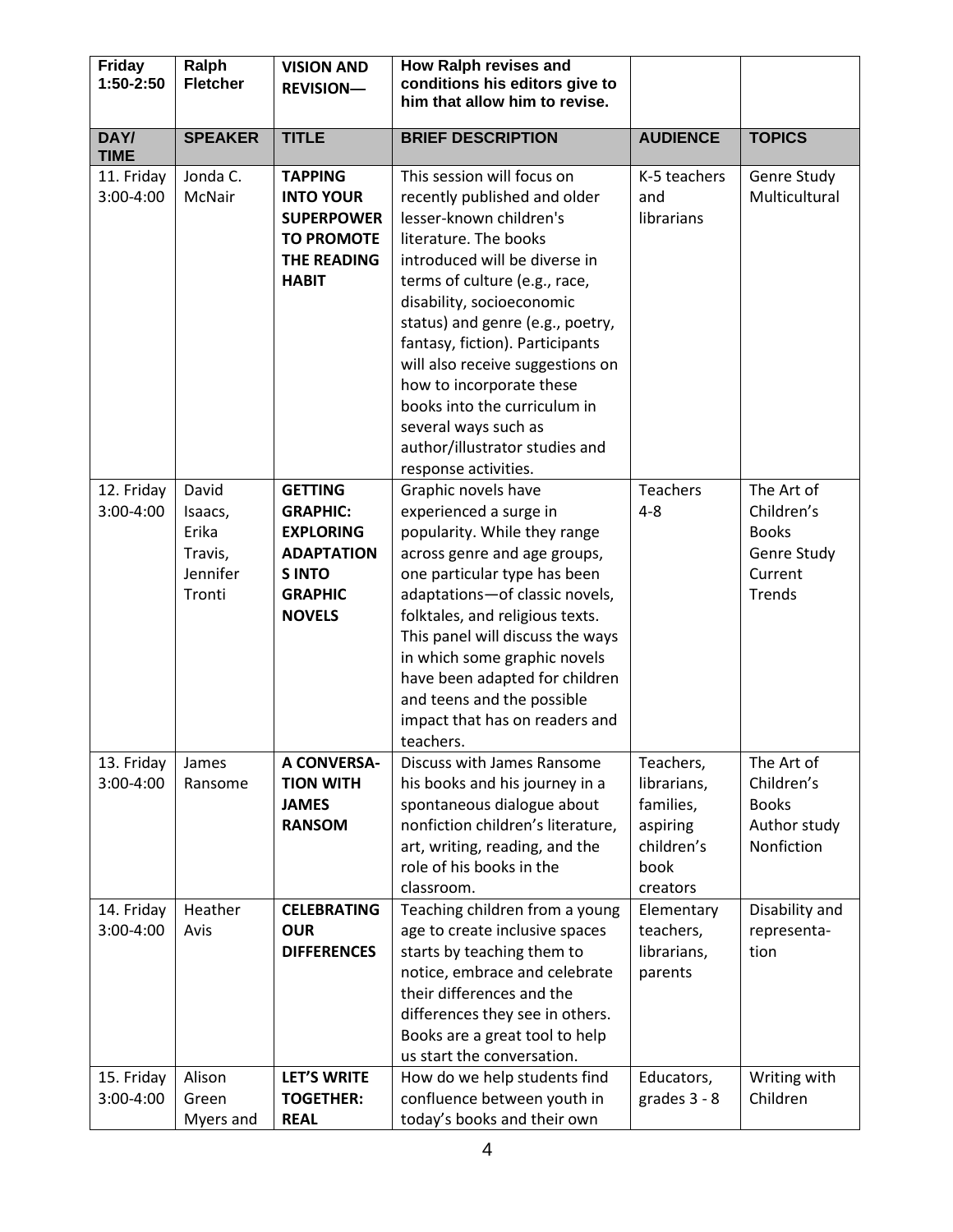|               | Alex              | <b>FAMILIES IN</b>   |                                                          |                 |               |
|---------------|-------------------|----------------------|----------------------------------------------------------|-----------------|---------------|
|               |                   |                      | experiences? FAMILY--                                    |                 |               |
|               | Villasante        | <b>FICTIONAL</b>     | whatever "family" may mean                               |                 |               |
|               |                   | <b>WORLDS</b>        | to them comes with traditions,                           |                 |               |
|               | <b>VIRTUAL</b>    |                      | languages, and a shorthand for                           |                 |               |
|               |                   |                      | the day-to-day-ness of                                   |                 |               |
|               |                   |                      | relations. Good books show                               |                 |               |
|               |                   |                      | families in all their authentic                          |                 |               |
|               |                   |                      | messiness.                                               |                 |               |
|               |                   |                      | Guided activities share ways for                         |                 |               |
|               |                   |                      | students to write about our                              |                 |               |
|               |                   |                      | complex families in personal                             |                 |               |
|               |                   |                      | narratives and in fictional                              |                 |               |
|               |                   |                      |                                                          |                 |               |
|               |                   |                      | worlds. This session will include                        |                 |               |
|               |                   |                      | curated book lists.                                      |                 |               |
| Friday        | <b>Salina</b>     | <b>THE POWER</b>     | Salina Yoon will share her                               |                 |               |
| $4:10 - 5:10$ | Yoon              | OF BEING             | journey from being a quiet,                              |                 |               |
|               |                   | <b>QUIET</b>         | non-English speaking child to                            |                 |               |
|               |                   |                      | award-winning children's book                            |                 |               |
|               |                   |                      | author and illustrator. Through                          |                 |               |
|               |                   |                      | her silence, she looked inward                           |                 |               |
|               |                   |                      | to find her love for art that                            |                 |               |
|               |                   |                      | would connect her to the rest                            |                 |               |
|               |                   |                      | of the world                                             |                 |               |
| Friday        |                   |                      | <b>RECEPTION</b>                                         |                 |               |
| $5:10-$       |                   |                      | <b>BOOK SIGNING</b>                                      |                 |               |
|               |                   |                      |                                                          |                 |               |
|               |                   |                      |                                                          |                 |               |
| 6:30          |                   |                      |                                                          |                 |               |
| DAY/          | <b>SPEAKER</b>    | <b>TITLE</b>         | <b>BRIEF DESCRIPTION</b>                                 | <b>AUDIENCE</b> | <b>TOPICS</b> |
| <b>TIME</b>   |                   |                      |                                                          |                 |               |
| Saturday      |                   |                      | REGISTRATION, BOOK MARKET                                |                 |               |
| $8:00 -$      |                   |                      | <b>OPEN</b>                                              |                 |               |
| 8:45          |                   |                      | <b>BOOK SIGNING</b>                                      |                 |               |
| Saturday      |                   |                      | <b>WELCOME</b>                                           |                 |               |
| 8:45-9:00     |                   |                      | <b>INTRODUCTIONS</b>                                     |                 |               |
| Saturday      | Rafael            | Transformati         | Saturday Keynote speaker                                 |                 |               |
| $9:00-$       | Lopez             | on &                 |                                                          |                 |               |
| 10:00         |                   | Community            |                                                          |                 |               |
| 16.           | <b>Nick Glass</b> | <b>BRINGING</b>      | <b>Teaching Books While Always</b>                       | Anyone who      | Author        |
| Saturday      |                   | <b>LITERACY</b>      | Considering Diversity, Equity,                           | loves and       | illustrator   |
| $10:10-$      |                   | <b>ACTIVITIES TO</b> | and Inclusion                                            | works with      | study         |
|               |                   | <b>LIFE</b>          |                                                          | children's      |               |
| 11:10         |                   |                      | Join this session and you will                           |                 | Genre study   |
|               |                   |                      | immediately have dynamic                                 | and young       | Library       |
|               |                   |                      | resources that bring children's                          | adult books     | programs      |
|               |                   |                      | and young adult books to life                            | Writing for     | Multicultural |
|               |                   |                      | for all students, educators, and                         | Children        |               |
|               |                   |                      | families. Videos, author                                 |                 |               |
|               |                   |                      | interviews, read-along                                   |                 |               |
|               |                   |                      | performances, comprehension                              |                 |               |
|               |                   |                      | resources, games, and so much                            |                 |               |
|               |                   |                      | more will personalize and<br>transform the way you learn |                 |               |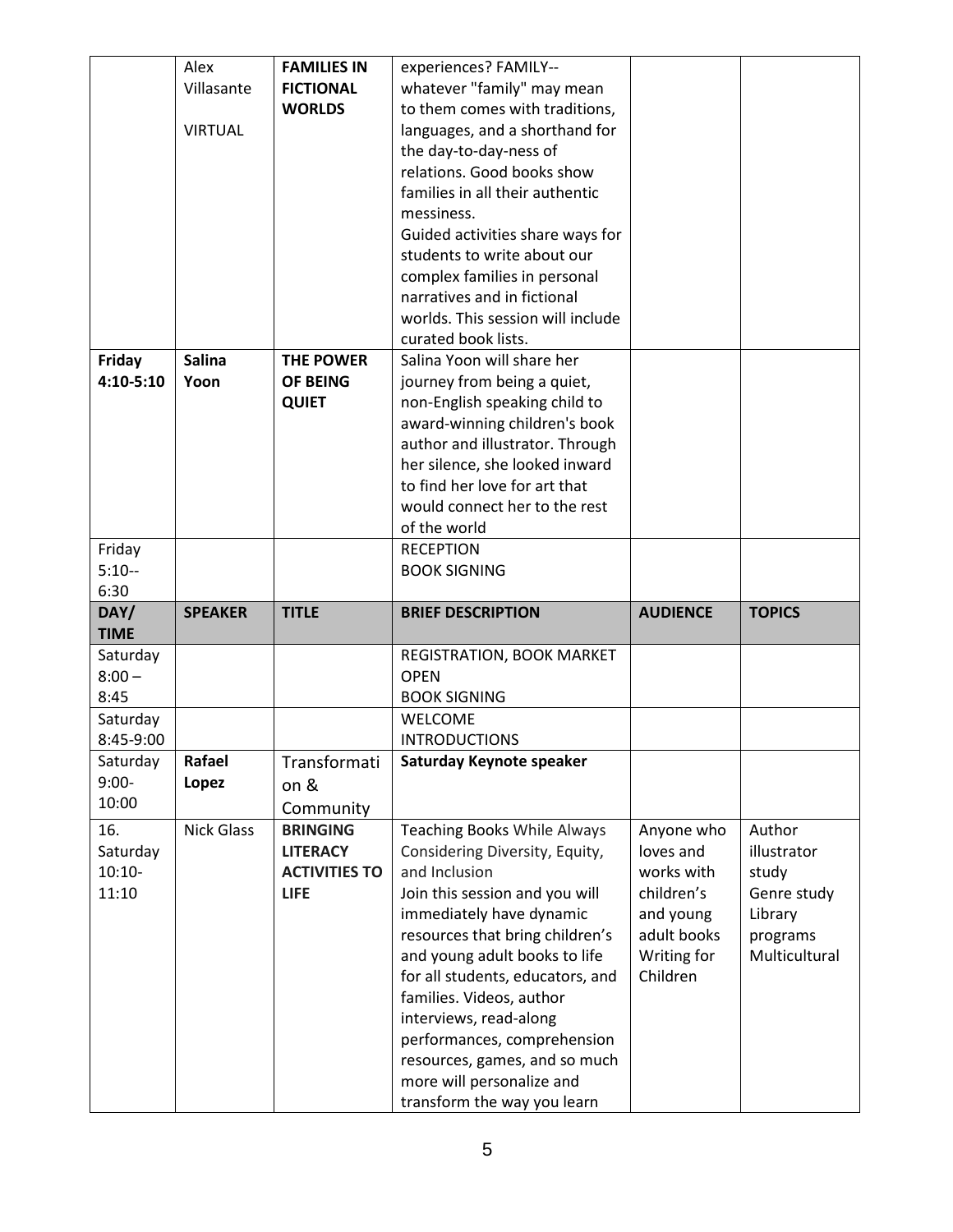|                                      |                                |                                                                                                                                                                                                 | about and share book                                                                                                                                                                                                                                                                                                                                                                                                                                                                          |                                                      |                                                                                                                                                                                    |
|--------------------------------------|--------------------------------|-------------------------------------------------------------------------------------------------------------------------------------------------------------------------------------------------|-----------------------------------------------------------------------------------------------------------------------------------------------------------------------------------------------------------------------------------------------------------------------------------------------------------------------------------------------------------------------------------------------------------------------------------------------------------------------------------------------|------------------------------------------------------|------------------------------------------------------------------------------------------------------------------------------------------------------------------------------------|
|                                      |                                |                                                                                                                                                                                                 | connections.                                                                                                                                                                                                                                                                                                                                                                                                                                                                                  |                                                      |                                                                                                                                                                                    |
| 17.<br>Saturday<br>$10:10-$<br>11:10 | <b>Nick Clark</b>              | <b>DIVERSITY</b><br><b>AND</b><br><b>ADVERSITY IN</b><br>THE WORK OF<br><b>ASHLEY</b><br><b>BRYAN</b>                                                                                           | An overview of Ashley Bryan's<br>career, focusing on the<br>obstacles he surmounted and<br>the triumphs he has enjoyed in<br>his capacity of bringing greater<br>diversity to the realm of<br>children's books. His special<br>areas of narrative and poetic<br>expression are African, African-<br>American, and Caribbean folk<br>tales. He has placed educating<br>young readers around the<br>world above any concerns for<br>recognition.                                                | All Festival<br>attendees                            | The Art of<br>Children's<br><b>Books</b><br>Author/<br>Illustrator<br>Study<br>Current<br>Trends<br>Family<br>Literacy<br>Multicultural<br>Storytelling<br>Writing for<br>Children |
| 18.<br>Saturday<br>$10:10-$<br>11:10 | Carmen<br>Oliver               | <b>SETTING THE</b><br><b>STORY</b>                                                                                                                                                              | Award-winning author Carmen<br>Oliver discusses the many roles<br>setting plays in picture books<br>and what they can teach our<br>children. Carmen will highlight<br>books that you can use in your<br>classrooms to teach children<br>the many powerful roles<br>setting can play in storytelling.                                                                                                                                                                                          | Teachers K-8<br>Writers                              | Writing for<br>children<br>Writing with<br>children<br>storytelling                                                                                                                |
| 19.<br>Saturday<br>$10:10-$<br>11:10 | Lois<br>Homma                  | <b>USING</b><br><b>ENGAGING</b><br><b>NON-FICTION</b><br><b>CHILDREN'S</b><br><b>LITERATURE</b><br><b>TO INSPIRE</b><br><b>LIVELY</b><br><b>STUDENT</b><br><b>INFORMATIVE</b><br><b>WRITING</b> | Reluctant readers and writers<br>respond positively to non-<br>fiction children's literature<br>written in an engaging voice.<br>You will be introduced to a<br>variety of titles which intrigued<br>elementary students and will<br>be shown ways to use these<br>books to help students<br>generate their own lively and<br>informative writing.                                                                                                                                            | <b>Teachers</b><br>Grades 1-6                        | Nonfiction<br>writing<br>Writing for<br>Children<br>Writing with<br>Children                                                                                                       |
| 20.<br>Saturday<br>$10:10-$<br>11:10 | Rozanne<br>Lanczak<br>Williams | <b>WHAT'S NEW</b><br><b>WITH</b><br><b>ROZANNE?</b>                                                                                                                                             | Rozanne will introduce her 2<br>new series. In the Financial<br>Literacy for Kids series, children<br>with the help of loveable<br>characters and a bit of humor<br>thrown the series, will help<br>children become familiar with<br>competencies including<br>earning, spending, saving,<br>borrowing, and investing.<br>Titles in the Health & Safety for<br>Kids series include Be a Germ<br>Fighter, Be Healthy, What's<br>Your Mindset? Safety First! and<br>When the World Stayed Home. | Primary<br>teachers,<br>Administra-<br>tors, Parents | Current trends<br>Connecting<br>curriculum<br>with literature<br>Nonfiction,<br>Writing for<br>and with<br>Children                                                                |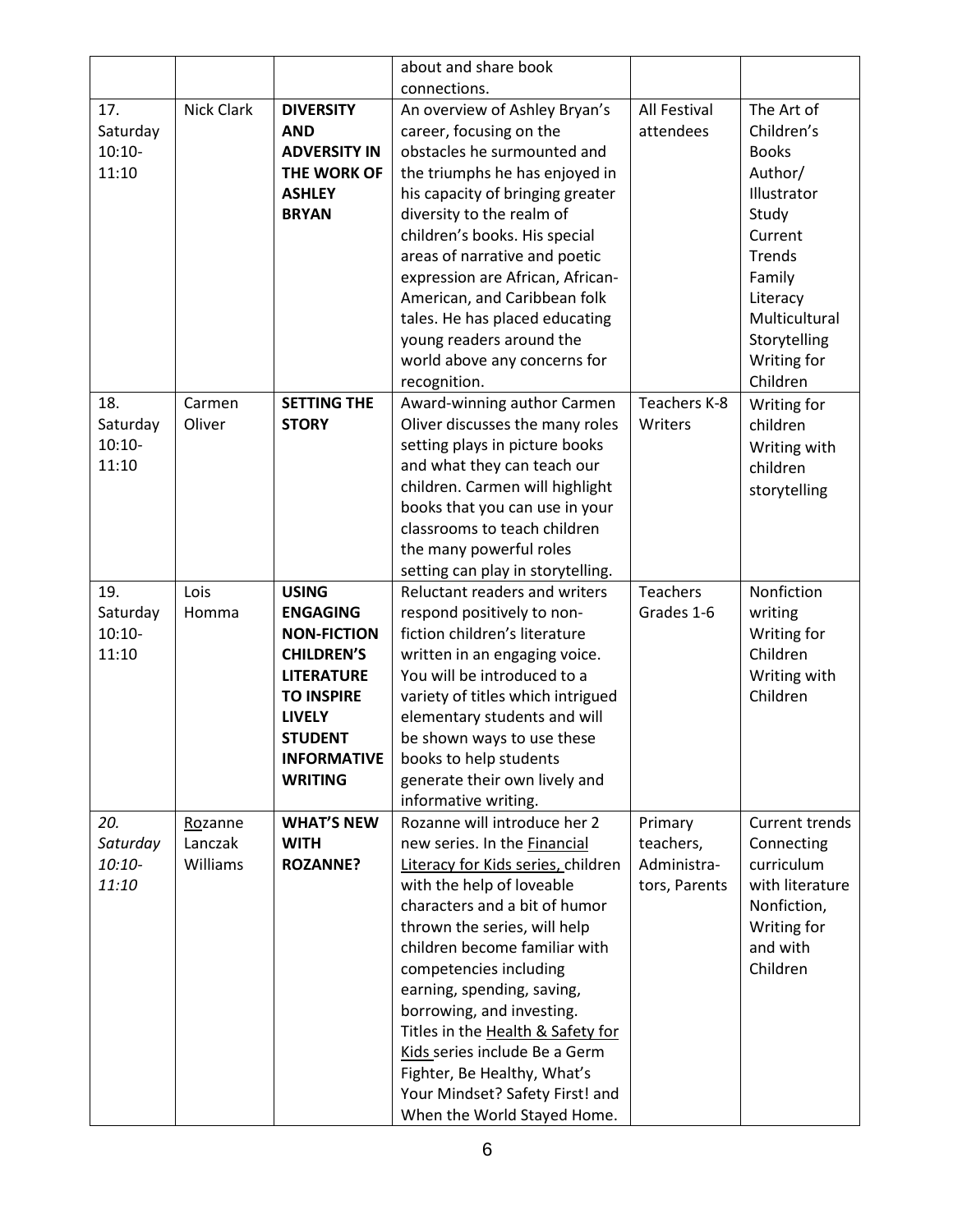|                                      |                                                                                       |                                                                                                        | You will receive a free goodie                                                                                                                                                                                                                                                                                                                                                                                                                                                                                                                                      |                                                          |                                                                                                                              |
|--------------------------------------|---------------------------------------------------------------------------------------|--------------------------------------------------------------------------------------------------------|---------------------------------------------------------------------------------------------------------------------------------------------------------------------------------------------------------------------------------------------------------------------------------------------------------------------------------------------------------------------------------------------------------------------------------------------------------------------------------------------------------------------------------------------------------------------|----------------------------------------------------------|------------------------------------------------------------------------------------------------------------------------------|
|                                      |                                                                                       |                                                                                                        | bag that includes a book                                                                                                                                                                                                                                                                                                                                                                                                                                                                                                                                            |                                                          |                                                                                                                              |
| DAY/<br><b>TIME</b>                  | <b>SPEAKER</b>                                                                        | <b>TITLE</b>                                                                                           | <b>BRIEF DESCRIPTION</b>                                                                                                                                                                                                                                                                                                                                                                                                                                                                                                                                            | <b>AUDIENCE</b>                                          | <b>TOPICS</b>                                                                                                                |
| 21.<br>Saturday<br>$11:20-$<br>12:20 | Ralph<br>Fletcher<br>Lee<br>Wardlaw                                                   | <b>READ IT</b><br>ONCE;<br><b>READ IT</b><br><b>TWICE</b>                                              | Charlotte Huck often said,<br>"Poetry is best if you read it<br>once. Read it twice. Savor it<br>and then move on, rather than<br>pull it apart and analyze it."<br>Come and hear poetry read by<br>two gifted poets. Ralph<br>Fletcher and Lee Wardlaw<br>honor Charlotte and her love of<br>poetry by reading it aloud.                                                                                                                                                                                                                                           | Anyone who<br>loves poetry,<br>or thinks<br>they don't   | Poetry<br><b>Reading Aloud</b>                                                                                               |
| 22.<br>Saturday<br>$11:20-$<br>12:20 | Kathleen<br>Bloomfield                                                                | <b>DISCUSSING</b><br><b>DIFFICULT</b><br><b>ISSUES USING</b><br><b>CHILDREN'S</b><br><b>LITERATURE</b> | This highly interactive and<br>practical session will explore<br>the new and classic children's<br>literature available for<br>educators and parents to help<br>children in grades K-8 cope<br>with difficult issues like loss,<br>divorce, illness, community<br>tragedy, etc.                                                                                                                                                                                                                                                                                     | Teachers,<br>Librarians,<br>Parents,<br>Grandparent<br>S | Current<br>Trends<br>Multicultural<br>Difficult Issues                                                                       |
| 23.<br>Saturday<br>$11:20-$<br>12:20 | Mike Graf                                                                             | <b>ALL ABOUT</b><br><b>BIRDS</b>                                                                       | Mike Graf is back but this time<br>without the Adventures with<br>the Parkers National park<br>books. His acclaimed new<br>book, My Awesome Field Guide<br>to North American Birds, is a<br>great connection between your<br>science curriculum and<br>nonfiction literature. The<br>presentation includes a slide<br>show, some storytelling, and<br>bird identification. You will also<br>have two hands on<br>activities/lesson plans to use in<br>your classroom or library and<br>the opportunity to practice and<br>make the activity before you<br>teach it. | Teachers and<br>librarians                               | Nonfiction,<br>Writing with<br>Children;<br>Connecting<br>curriculum<br>with<br>literature;<br>Hands on<br><b>Activities</b> |
| 24.<br>Saturday<br>$11:20-$<br>12:20 | Rafael<br>Lopez, Don<br>Tate, and<br>Salina Yoon<br>Moderator<br>Marilyn<br>Carpenter | <b>THE ART OF</b><br><b>CHILDREN'S</b><br><b>BOOKS: A</b><br><b>ROUNDTABLE</b><br><b>DISCUSSION</b>    | Gather around the table as<br>three of the most<br>important artists in illustrating<br>children's literature (Rafael<br>Lopez, Don Tate and Salina<br>Yoon) discuss their work and<br>what leads them to do what<br>they do. The moderator will<br>open the conversation with the<br>question: "What led you to                                                                                                                                                                                                                                                    | All Festival<br>attendees                                | Art of<br>children's<br>books                                                                                                |